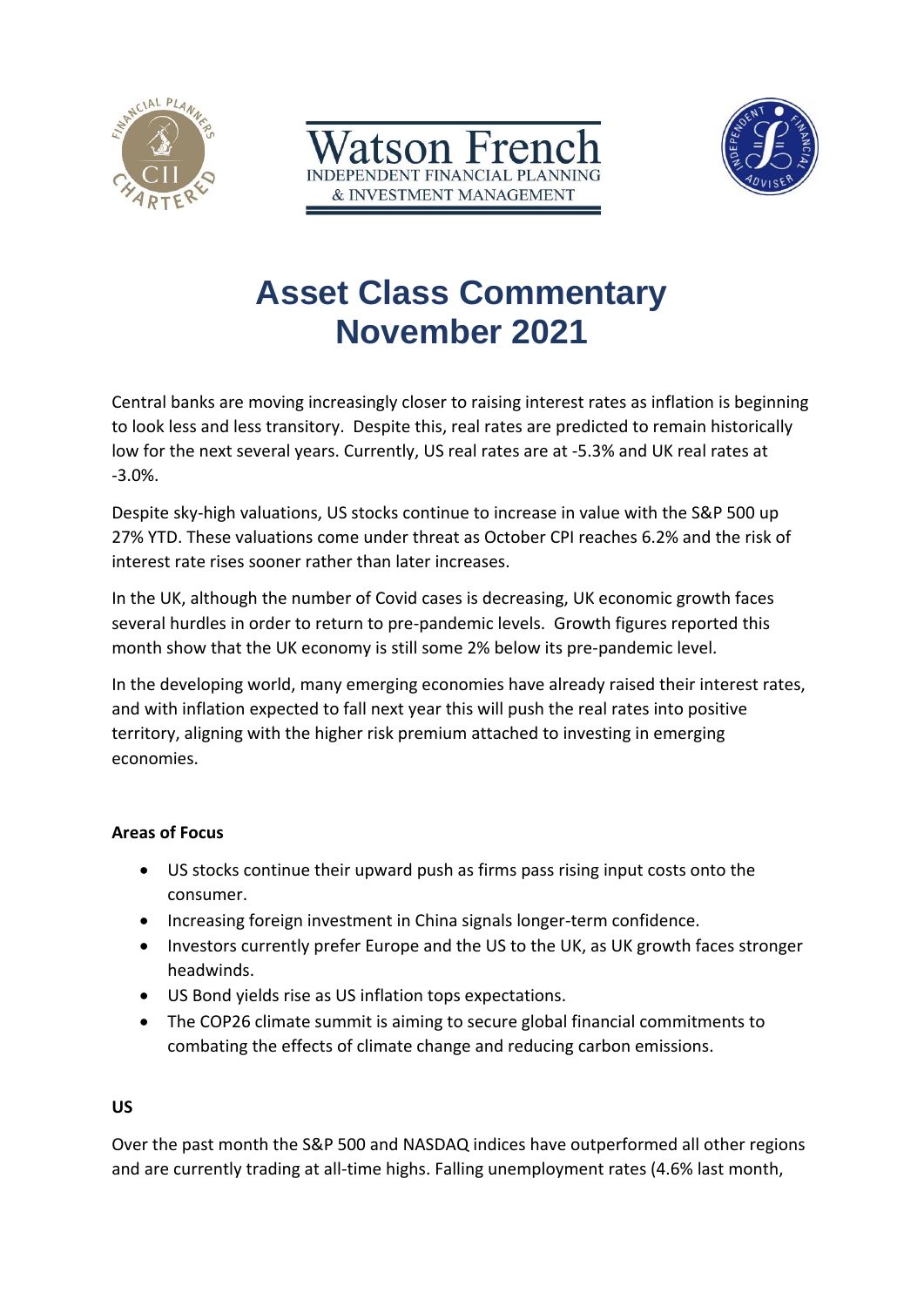previously 4.8%) and an increase in the number of jobs created (531,000 in October, forecasts were for 450,000) provided a helpful tailwind for equity markets.

The news that Pfizer may potentially have a new antiviral drug for treating Covid also spurred markets on. Industries such as airlines, hotels and restaurants bounced on this news.

Wage inflation was up 5% year on year which is an indication that price inflation may not be as transitory as once thought. Increasing wage inflation could see the Feds asset-purchase program be tapered at a faster rate and any rate hikes be brought forward.

US economic growth slowed in the third quarter due to decelerations in consumer spending (largely because of a resurgence in Covid and supply-driven issues). The annualised rate of growth was 2% – below economists' expectations of 2.8% and the slowest rate of growth since the plunge in growth in the second quarter of 2020. Economists expect Q4 growth to bounce back and growth to continue into 2022.

The annualised rate of CPI inflation for September was 5.4%. Inflation data for October showed CPI jumped 6.2%, the fastest increase since 1990. Government bonds sold off and pushed yields up as this was above the 5.8% expected.

Investors were looking for any signs that inflation is nearing its peak, but the latest figures cast doubt that it will be anytime soon. The Fed's latest monetary policy statement showed they still expected inflation to be transitory. The wording differs from their previous statements which assured inflation pressures were transitory. With the latest inflation figures investors are now convinced the Fed will have to raise rates soon, and the tightening of the quantitative easing will have to end this Winter.

For investors increases in inflation and sustained inflation could signal policy rate hikes sooner than expected, reducing many asset values such as growth stocks.

The US is also reopening its borders to fully vaccinated travellers from a variety of countries. This is expected to release pent up demand and tourism related stocks such as airlines are expected to benefit greatly.

Earnings season was very strong in the US. Many companies warned of supply issues impacting their business, but most were able to increase prices (which consumers were willing to pay) and maintain strong profit levels. Around 83% of companies in the S&P 500 reported beating their expectations. Forecasts for the end of the year are high, so to a large degree the current high valuations are justified. Supply issues are expected to subside by the middle of 2022 which will further help companies' profits.

Finally, after much wrangling and negotiating (mostly within his own party) Joe Biden has managed to secure the House of Representatives support for his \$1 trillion infrastructure bill.

This bill already contains planned spending and the additional budget of \$550 billion will be spent over 8 years, so the short-term impact of the bill on markets has been small. The bill is mainly focused on bridges, roads, rail, but also sets aside funding for new electric vehicle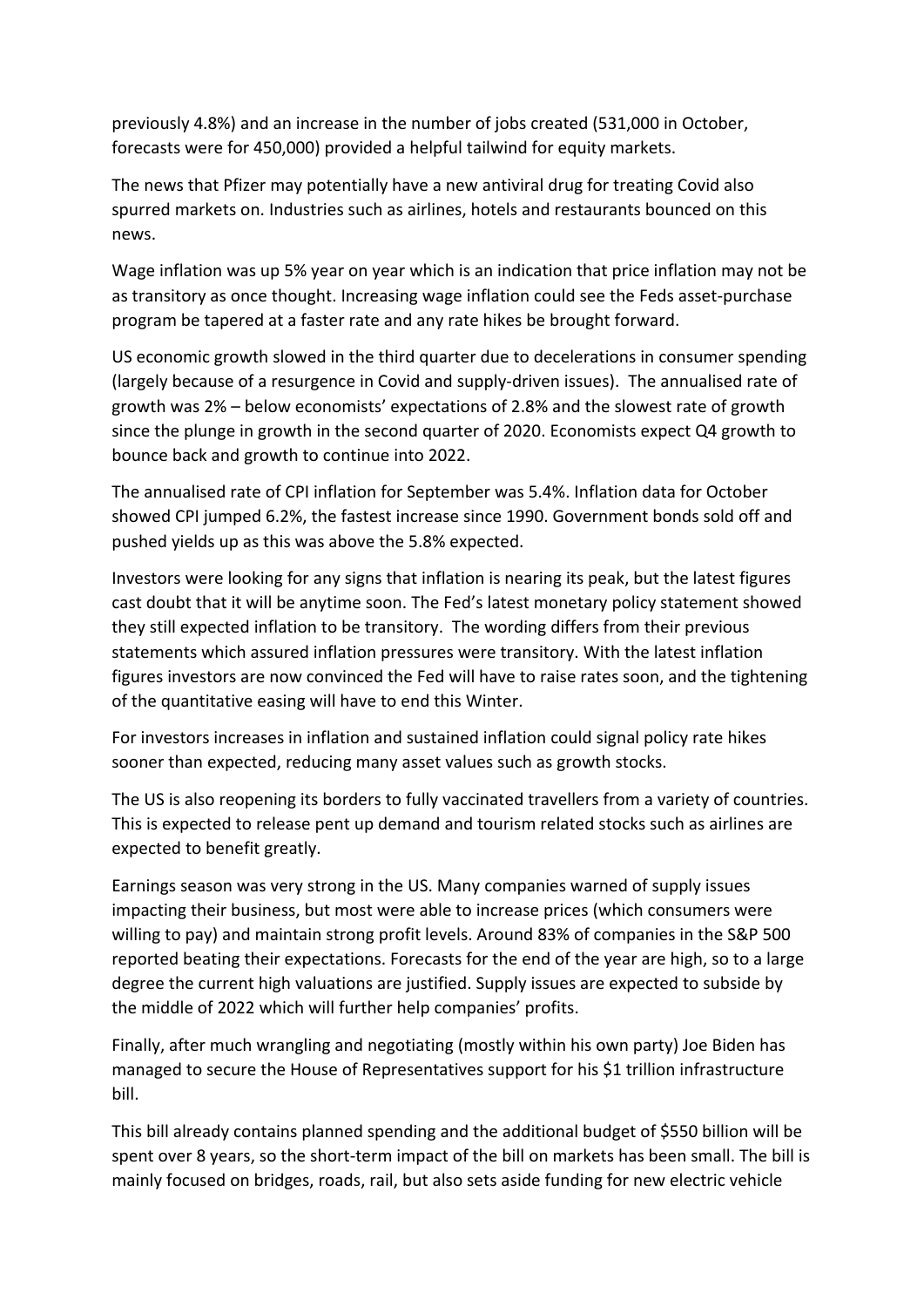infrastructure and high-speed internet. The social spending bill of \$1.75 trillion for healthcare, education and climate change incentives was put on hold.

## **UK**

The Bank of England's decision to not hike interest rates had a positive impact on global bond market. Yields dropped as investors' demand for government bonds increased. Despite this, rising inflation and major bottlenecks in supply are likely to prompt the BoE to increase rates soon – some predict as early as December.

The BoE will only increase rates as long as economic growth continues as they predict it will and the labour market remains tight. Markets predict that the interest rate could reach 1.25% by the end of 2022.

UK economic growth slowed more than expected in the third quarter, even though GDP rose by a monthly rate of 0.6% in September, up from the 0.2% growth in August and above the expected rise of 0.4%.

Although both China and the US have managed to return their economies to pre-pandemic levels, it is difficult to judge as to when the UK has reached this due to differences in the way the Office for National Statistics calculates monthly and quarterly economic data. The quarterly data, which is used by the BoE shows the UKs output is still 2.1% below its prepandemic levels. Various issues such as decreases in business investment, Brexit issues and supply chain issues suggest there is uncertainty as to the pace of the economic recovery.

Inflation in September fell slightly to an annualised rate of 3.1%, down from 3.2% in August. This was despite supply chain issues and sharply rising energy costs. The BoE has said it expects inflation to reach 5% early next year and for the rate of increase in after-tax income to not keep pace.

Consumer spending increased in October, with retail sales increasing 1.3% compared with the same month last year. This goes a little way to dispelling fears that rising inflation will dampen consumer spending. With household savings still high there are further opportunities for consumer spending to increase on the run up to Christmas.

While UK stocks have made positive gains in the last 3 months, investors prefer the US and Europe. UK GDP growth has been slower to recover than US and Europe, owing to supply issues, staff shortages and self-isolation requirements. Current headwinds to UK growth are energy price rises, tax rate rises and supply issues brought about by Brexit. The BoE forecasts that UK GDP will return to its pre-pandemic levels in the first quarter in 2022 but there are many uncertainties around this.

UK house prices have risen for the 4 month in a row, as the cost of an average UK house increased by 0.9% in October. This takes the average house price to above £270,000. However, Halifax expects demand to drop off slightly as interest rates rise and the cost of borrowing increases above its historic lows.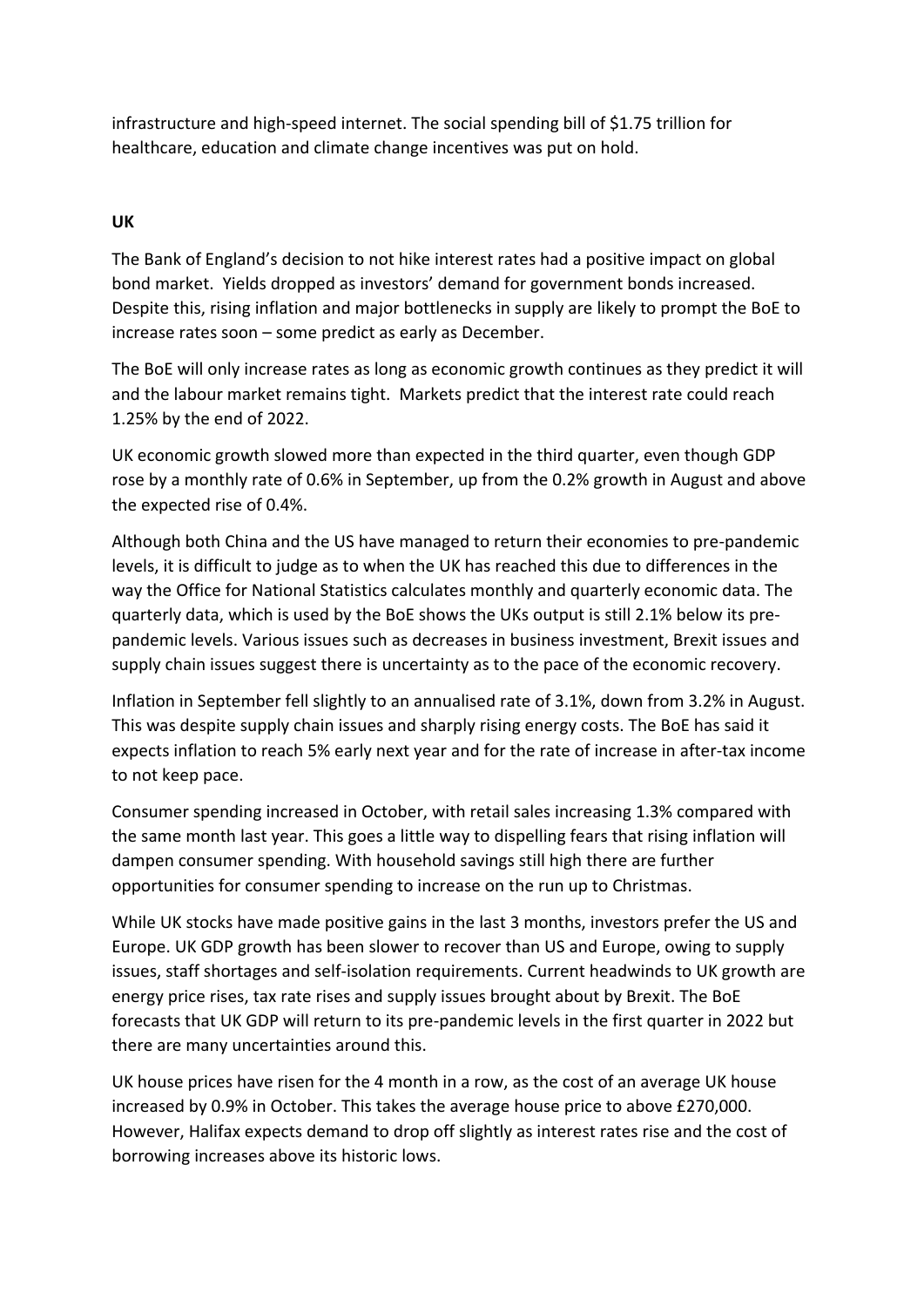Lastly, although it has been widely reported that the UK's tax burden is at its highest since the early 1950s, what has been missed in much of the media conversation is that this also acts as a drag on spending – this may in part be aimed at reducing inflation fears using fiscal policy, rather and easing pressure on the Bank of England to put up interest rates faster than they might otherwise need to.

#### **Japan**

Japanese stock markets have seen positive returns over the last month with the Nikkei 225 gaining 4.7%. This short-term performance is positive, but in order to remain competitive in the long-term lots of work needs to be done. Japan needs lots of fiscal stimulus and the Prime Minister's advisers have urged the rapid deployment of an economic stimulus package. This is expected to be announced around 19th November.

The level of consumption in Japan needs to increase as well. At the moment this is not happening. In September household spending fell 1.9% year-on-year as consumers remained cautious around Covid. This has eased slightly from August where spending fell 3.0%. There are indications that the economy shrank in the third quarter, with GDP contracting by 0.8%. As covid restrictions ease consumer spending should hopefully pick up.

While the economy may struggle to grow over the shorter-term, individual company growth can improve and provides opportunities for active investors.

#### **Europe**

The ECB looks unlikely to raise interest rates anytime soon, in contrast to its UK and US counterparts. Chief economist at the ECB Philip Lane believes inflation will subside naturally in the Eurozone in 2022.

Eurozone inflation in October reached 4.1%, but the increase in supply and temporary German tax rises should reduce inflation. Analysts believe the ECB will be the slowest to raise its rates as it has spent the last decade struggling to avoid Japanese-style deflation.

Over the YTD and the past month, the Euronext France index and the STOXX Europe 600 have achieved the best returns, second only to the American S&P 500 and the NASDAQ 100. Investors are more confident in the returns coming from Europe then they are with the returns from the UK. The more cyclical stocks in the European market better accommodate the move into more under-valued, recovery-based industries for investors.

Germany is at risk of becoming the slowest growing economy of the Eurozone as a new surge in covid cases could dampen consumer demand. The economy is already suffering due to supply chain issues hitting its industrial sector. The performance of the German DAX 30 index has been below all other indices apart from the Asian indices and this does not look likely to improve in the short-term.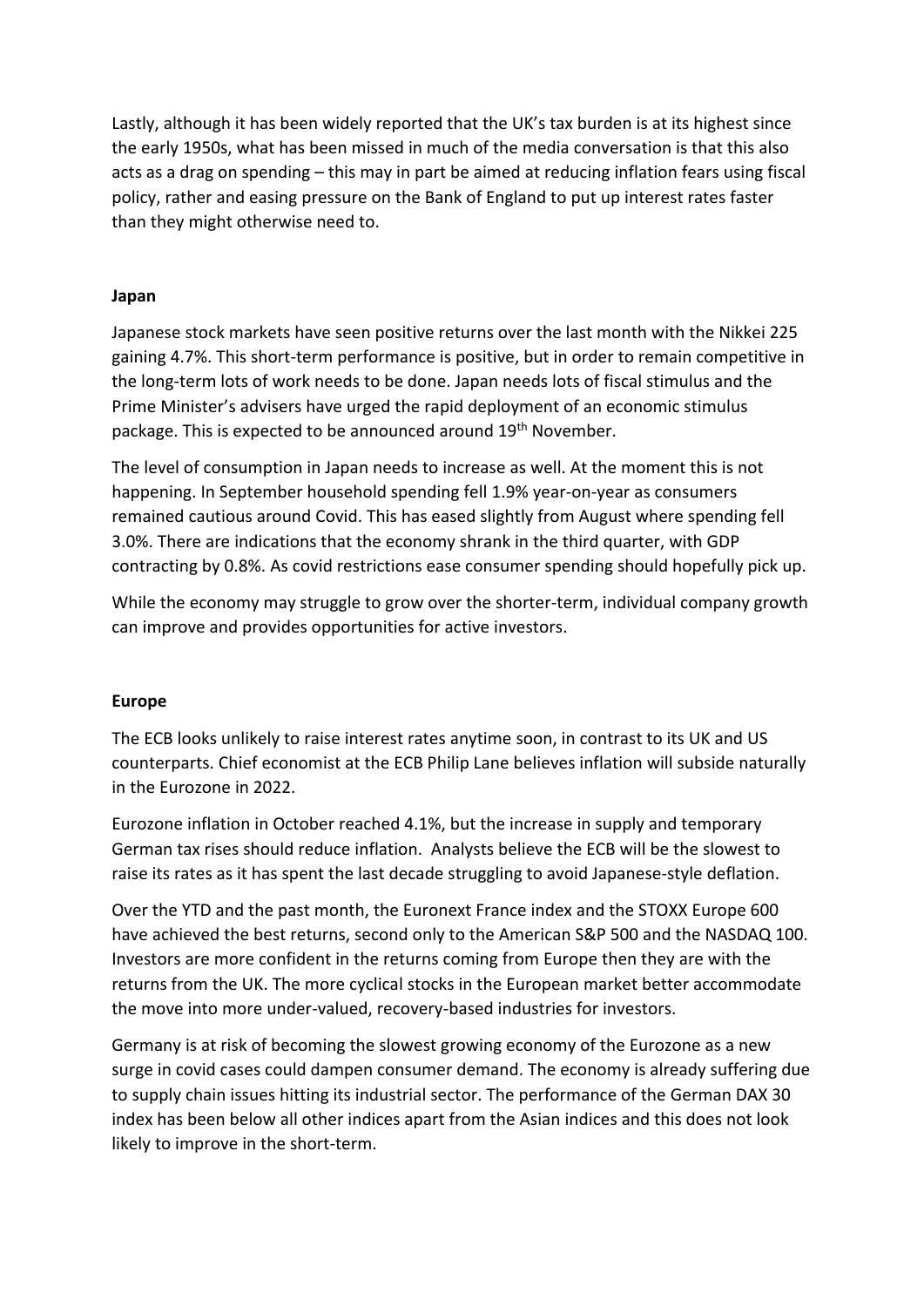## **China**

Global holdings of Chinese stocks and bonds have jumped by \$120 billion in 2021. Investors are investing directly in Chinese markets more and more, rather than through financial instruments. This is due to investors looking for alternative returns as developed market returns may look exhausted and valuations too elevated. This is despite the volatility caused by increased regulatory crackdowns.

Short-term China may be looking volatile, but longer-term prospects are more promising

### **COP 26**

While there are lots of figures being thrown around regarding political spending for climate change, Mark Carney the former BoE governor has claimed \$130 trillion of private sector assets have been committed to achieve net-zero carbon emissions. There is much debate about how accurate this figure is and how much capital has been double counted in arriving at the figure.

Under the pledge, institutions will agree to commit to science-based guidelines to reach netzero emissions by 2050.

If money is implemented and goals are stuck to, we will see clean capital in areas like technology and new initiatives to such as clean transport and renewable energy.

However, this has been met with much criticism. One critic has said that the \$130 trillion is "not a fresh pool of money, and most of it is not allocatable". Some think this could just be greenwashing, and that many financial institutions will fail to meet their goals.

Many institutions that agreed to the pledge do invest in fossil fuels via loans and insurance under-writing and this is still continuing. However, one thing that people do forget is many of these companies that use fossil fuels have the biggest investments in clean energy. Take BP for example. Although they provide fossil fuels, they also invest heavily in electric vehicle infrastructure. They cannot simply stop their current business activities when the clean energy sector and the infrastructure to improve it is not ready for full-scale widespread use.

The pledge will provide huge investment in climate change initiatives as long as the companies follow through on their promises and have the support of governments along the way. Although the \$130 trillion will almost certainly never be implemented, a fraction of this would go a long way and provide investment opportunities and infrastructure in clean initiatives.

#### *Robert Dougherty, November 2021.*

*This article is not a recommendation to invest and should not be construed as advice. The value of an investment can go down as well as up, and you may get less back than you invested.*